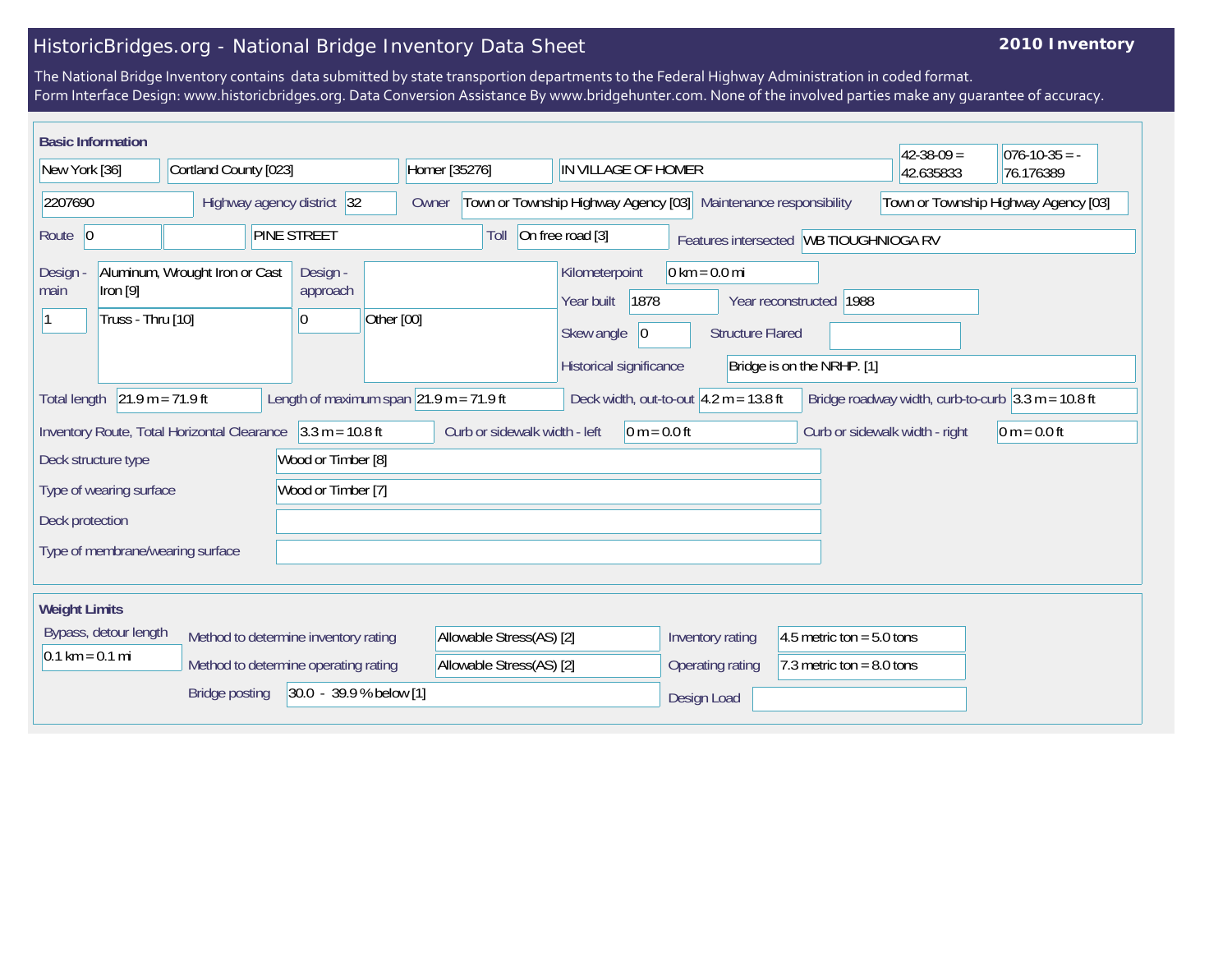| <b>Functional Details</b>                                                                                                             |                                                                                       |  |  |  |  |  |  |  |  |
|---------------------------------------------------------------------------------------------------------------------------------------|---------------------------------------------------------------------------------------|--|--|--|--|--|--|--|--|
| 206<br>Average daily truck traffi 5<br>Average Daily Traffic                                                                          | Year 2009<br>259<br>2029<br>Future average daily traffic<br>%<br>Year                 |  |  |  |  |  |  |  |  |
| Road classification<br>Local (Urban) [19]                                                                                             | Lanes on structure  1<br>Approach roadway width<br>$3.6 m = 11.8 ft$                  |  |  |  |  |  |  |  |  |
| Type of service on bridge   Highway [1]                                                                                               | Direction of traffic One lane bridge for 2 - way traffic [3]<br>Bridge median         |  |  |  |  |  |  |  |  |
| No parallel structure exists. [N]<br>Parallel structure designation                                                                   |                                                                                       |  |  |  |  |  |  |  |  |
| Waterway [5]<br>Type of service under bridge                                                                                          | Navigation control<br>Lanes under structure<br> 0                                     |  |  |  |  |  |  |  |  |
| $0 = N/A$<br>Navigation vertical clearanc                                                                                             | Navigation horizontal clearance $ 0 = N/A$                                            |  |  |  |  |  |  |  |  |
| Minimum navigation vertical clearance, vertical lift bridge                                                                           | Minimum vertical clearance over bridge roadway<br>$99.99 m = 328.1 ft$                |  |  |  |  |  |  |  |  |
| Minimum lateral underclearance reference feature Feature not a highway or railroad [N]                                                |                                                                                       |  |  |  |  |  |  |  |  |
| Minimum lateral underclearance on left $0 = N/A$<br>Minimum lateral underclearance on right $99.9 =$ Unlimited                        |                                                                                       |  |  |  |  |  |  |  |  |
| Minimum vertical underclearance reference feature Feature not a highway or railroad [N]<br>Minimum Vertical Underclearance $ 0 = N/A$ |                                                                                       |  |  |  |  |  |  |  |  |
| Appraisal ratings - underclearances N/A [N]                                                                                           |                                                                                       |  |  |  |  |  |  |  |  |
|                                                                                                                                       |                                                                                       |  |  |  |  |  |  |  |  |
| <b>Repair and Replacement Plans</b>                                                                                                   |                                                                                       |  |  |  |  |  |  |  |  |
| Type of work to be performed                                                                                                          | Work to be done by contract [1]<br>Work done by                                       |  |  |  |  |  |  |  |  |
| Widening of existing bridge with deck rehabilitation<br>or replacement. [34]                                                          | 256000<br>153000<br>Bridge improvement cost<br>Roadway improvement cost               |  |  |  |  |  |  |  |  |
|                                                                                                                                       | $21.9 m = 71.9 ft$<br>Length of structure improvement<br>Total project cost<br>409000 |  |  |  |  |  |  |  |  |
|                                                                                                                                       | 2009<br>Year of improvement cost estimate                                             |  |  |  |  |  |  |  |  |
|                                                                                                                                       | Border bridge - state<br>Border bridge - percent responsibility of other state        |  |  |  |  |  |  |  |  |
|                                                                                                                                       | Border bridge - structure number                                                      |  |  |  |  |  |  |  |  |